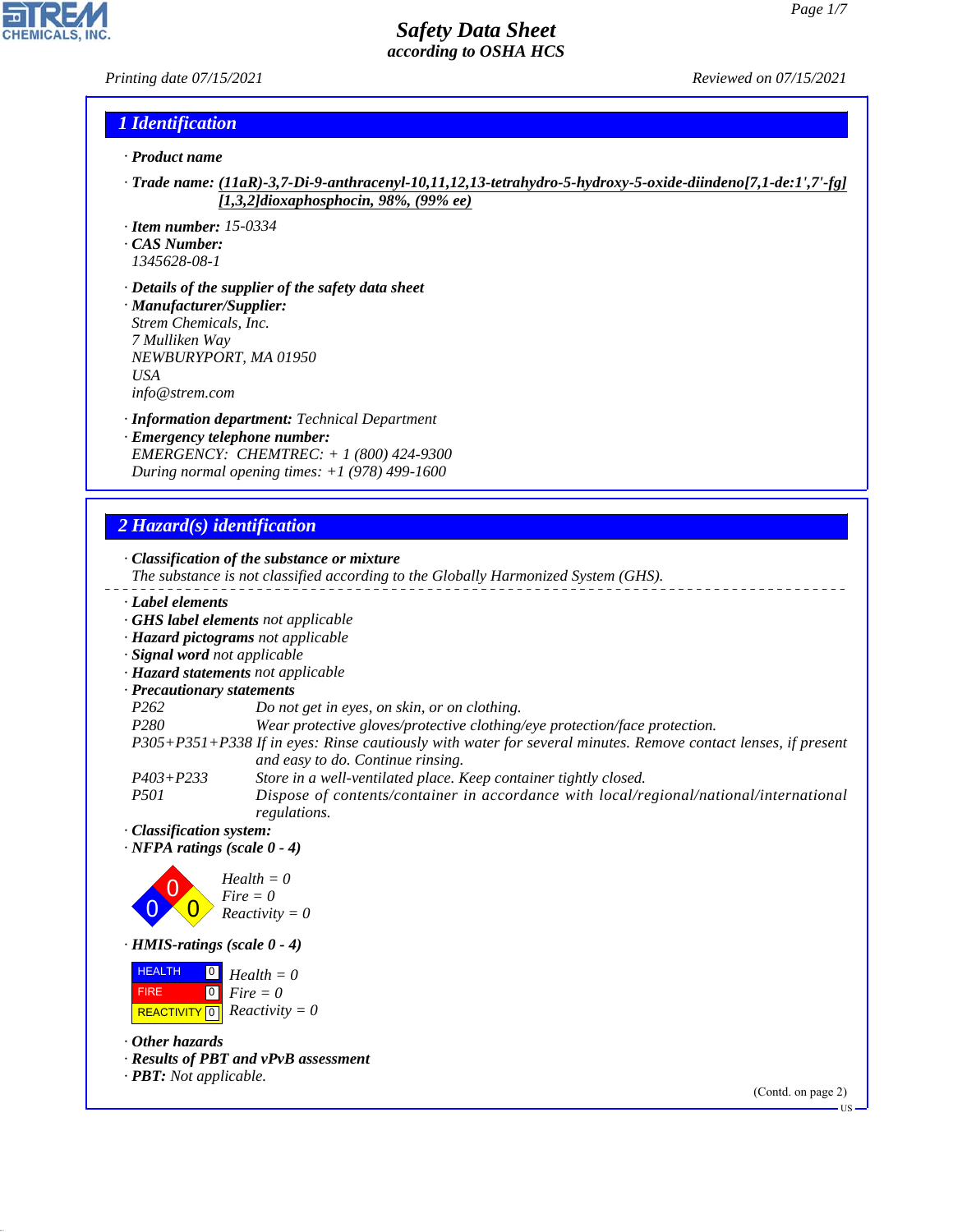*Printing date 07/15/2021 Reviewed on 07/15/2021*

*Trade name: (11aR)-3,7-Di-9-anthracenyl-10,11,12,13-tetrahydro-5-hydroxy-5-oxide-diindeno[7,1-de:1',7'-fg] [1,3,2]dioxaphosphocin, 98%, (99% ee)*

*· vPvB: Not applicable.*

(Contd. of page 1)

#### *3 Composition/information on ingredients*

*· Chemical characterization: Substances*

*· CAS No. Description*

*1345628-08-1 (11aR)-3,7-Di-9-anthracenyl-10,11,12,13-tetrahydro-5-*

 *hydroxy-5-oxide-diindeno[7,1-de:1',7'-fg][1,3,*

 *2]dioxaphosphocin, 98%, (99% ee)*

### *4 First-aid measures*

- *· Description of first aid measures*
- *· General information: No special measures required.*
- *· After inhalation: Supply fresh air; consult doctor in case of complaints.*
- *· After skin contact: Generally the product does not irritate the skin.*
- *· After eye contact: Rinse opened eye for several minutes under running water. Then consult a doctor.*
- *· After swallowing: If symptoms persist consult doctor.*
- *· Information for doctor:*
- *· Most important symptoms and effects, both acute and delayed No further relevant information available.*
- *· Indication of any immediate medical attention and special treatment needed*
- *No further relevant information available.*

#### *5 Fire-fighting measures*

- *· Extinguishing media*
- *· Suitable extinguishing agents: Use fire fighting measures that suit the environment.*
- *· Special hazards arising from the substance or mixture No further relevant information available.*
- *· Advice for firefighters*
- *· Protective equipment: No special measures required.*

#### *6 Accidental release measures*

- *· Personal precautions, protective equipment and emergency procedures Not required.*
- *· Environmental precautions: Do not allow to enter sewers/ surface or ground water.*
- *· Methods and material for containment and cleaning up: Dispose contaminated material as waste according to item 13.*
- *· Reference to other sections*
- *See Section 7 for information on safe handling.*
- *See Section 8 for information on personal protection equipment.*
- *See Section 13 for disposal information.*

#### *· Protective Action Criteria for Chemicals*

*· PAC-1:*

*Substance is not listed.*

*· PAC-2:*

44.1.1

*Substance is not listed.*

(Contd. on page 3)



US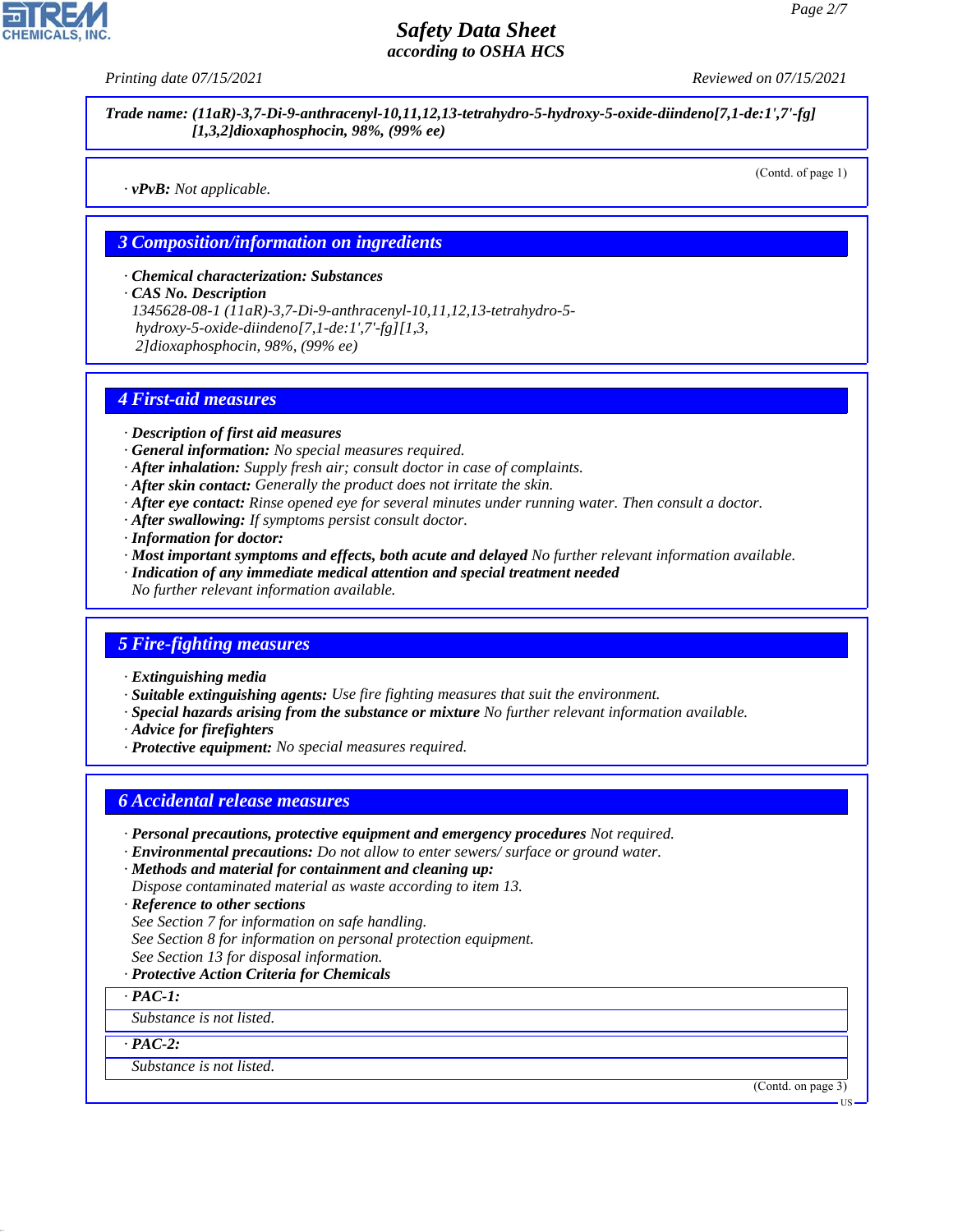*Printing date 07/15/2021 Reviewed on 07/15/2021*

*Trade name: (11aR)-3,7-Di-9-anthracenyl-10,11,12,13-tetrahydro-5-hydroxy-5-oxide-diindeno[7,1-de:1',7'-fg] [1,3,2]dioxaphosphocin, 98%, (99% ee)*

(Contd. of page 2)

#### *· PAC-3:*

*Substance is not listed.*

### *7 Handling and storage*

- *· Handling:*
- *· Precautions for safe handling No special measures required.*
- *· Information about protection against explosions and fires: No special measures required.*
- *· Conditions for safe storage, including any incompatibilities*
- *· Storage:*
- *· Requirements to be met by storerooms and receptacles: No special requirements.*
- *· Information about storage in one common storage facility: Not required.*
- *· Further information about storage conditions: None.*
- *· Specific end use(s) No further relevant information available.*

#### *8 Exposure controls/personal protection*

- *· Additional information about design of technical systems: No further data; see item 7.*
- *· Control parameters*
- *· Components with limit values that require monitoring at the workplace: Not required.*
- *· Additional information: The lists that were valid during the creation were used as basis.*
- *· Exposure controls*
- *· Personal protective equipment:*
- *· General protective and hygienic measures:*
- *The usual precautionary measures for handling chemicals should be followed.*
- *· Breathing equipment: Not required.*
- *· Protection of hands:*



44.1.1

\_S*Protective gloves*

*The glove material has to be impermeable and resistant to the product/ the substance/ the preparation.*

*Due to missing tests no recommendation to the glove material can be given for the product/ the preparation/ the chemical mixture.*

*Selection of the glove material on consideration of the penetration times, rates of diffusion and the degradation · Material of gloves*

*The selection of the suitable gloves does not only depend on the material, but also on further marks of quality and varies from manufacturer to manufacturer.*

*· Penetration time of glove material*

*The exact break through time has to be found out by the manufacturer of the protective gloves and has to be observed.*

*· Eye protection: Safety glasses*

(Contd. on page 4)

US

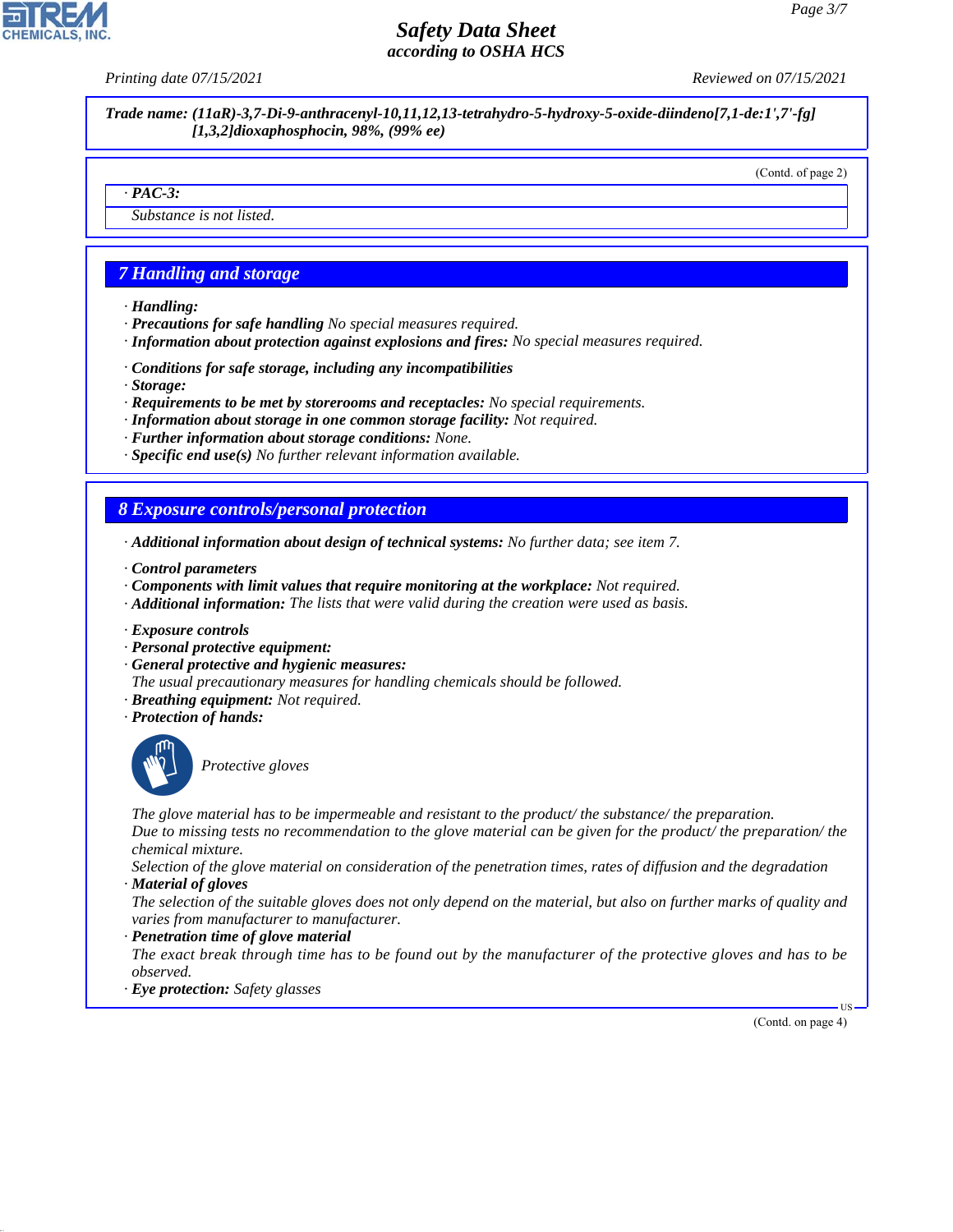P

**CHEMICALS, INC.** 

*Printing date 07/15/2021 Reviewed on 07/15/2021*

*Trade name: (11aR)-3,7-Di-9-anthracenyl-10,11,12,13-tetrahydro-5-hydroxy-5-oxide-diindeno[7,1-de:1',7'-fg] [1,3,2]dioxaphosphocin, 98%, (99% ee)*

(Contd. of page 3)

| <b>9 Physical and chemical properties</b>                  |                                               |
|------------------------------------------------------------|-----------------------------------------------|
| · Information on basic physical and chemical properties    |                                               |
| <b>General Information</b>                                 |                                               |
| $\cdot$ Appearance:                                        |                                               |
| Form:                                                      | Powder                                        |
| Color:                                                     | Whitish                                       |
| $\cdot$ Odor:                                              | Characteristic                                |
| · Odor threshold:                                          | Not determined.                               |
| $\cdot$ pH-value:                                          | Not applicable.                               |
| · Change in condition                                      |                                               |
| <b>Melting point/Melting range:</b>                        | Undetermined.                                 |
| <b>Boiling point/Boiling range:</b>                        | Undetermined.                                 |
| · Flash point:                                             | Not applicable.                               |
| · Flammability (solid, gaseous):                           | Product is not flammable                      |
| · Ignition temperature:                                    |                                               |
| <b>Decomposition temperature:</b>                          | Not determined.                               |
| · Auto igniting:                                           | Not determined.                               |
| · Danger of explosion:                                     | Product does not present an explosion hazard. |
| · Explosion limits:                                        |                                               |
| Lower:                                                     | Not determined.                               |
| <b>Upper:</b>                                              | Not determined.                               |
| $\cdot$ Vapor pressure:                                    | Not applicable.                               |
| $\cdot$ Density:                                           | Not determined.                               |
| · Relative density                                         | Not determined.                               |
| · Vapor density                                            | Not applicable.                               |
| $\cdot$ Evaporation rate                                   | Not applicable.                               |
| · Solubility in / Miscibility with                         |                                               |
| Water:                                                     | <i>Insoluble.</i>                             |
| · Partition coefficient (n-octanol/water): Not determined. |                                               |
| · Viscosity:                                               |                                               |
| Dynamic:                                                   | Not applicable.                               |
| Kinematic:                                                 | Not applicable.                               |
| · Solvent content:                                         |                                               |
| Organic solvents:                                          | $0.0\%$                                       |
| <b>VOC</b> content:                                        | 0.0 g/l / 0.00 lb/gl                          |
| $·$ Other information                                      | No further relevant information available.    |

# *10 Stability and reactivity*

*· Reactivity No further relevant information available.*

*· Chemical stability*

44.1.1

*· Thermal decomposition / conditions to be avoided: No decomposition if used according to specifications.*

*· Possibility of hazardous reactions No dangerous reactions known.*

(Contd. on page 5)

US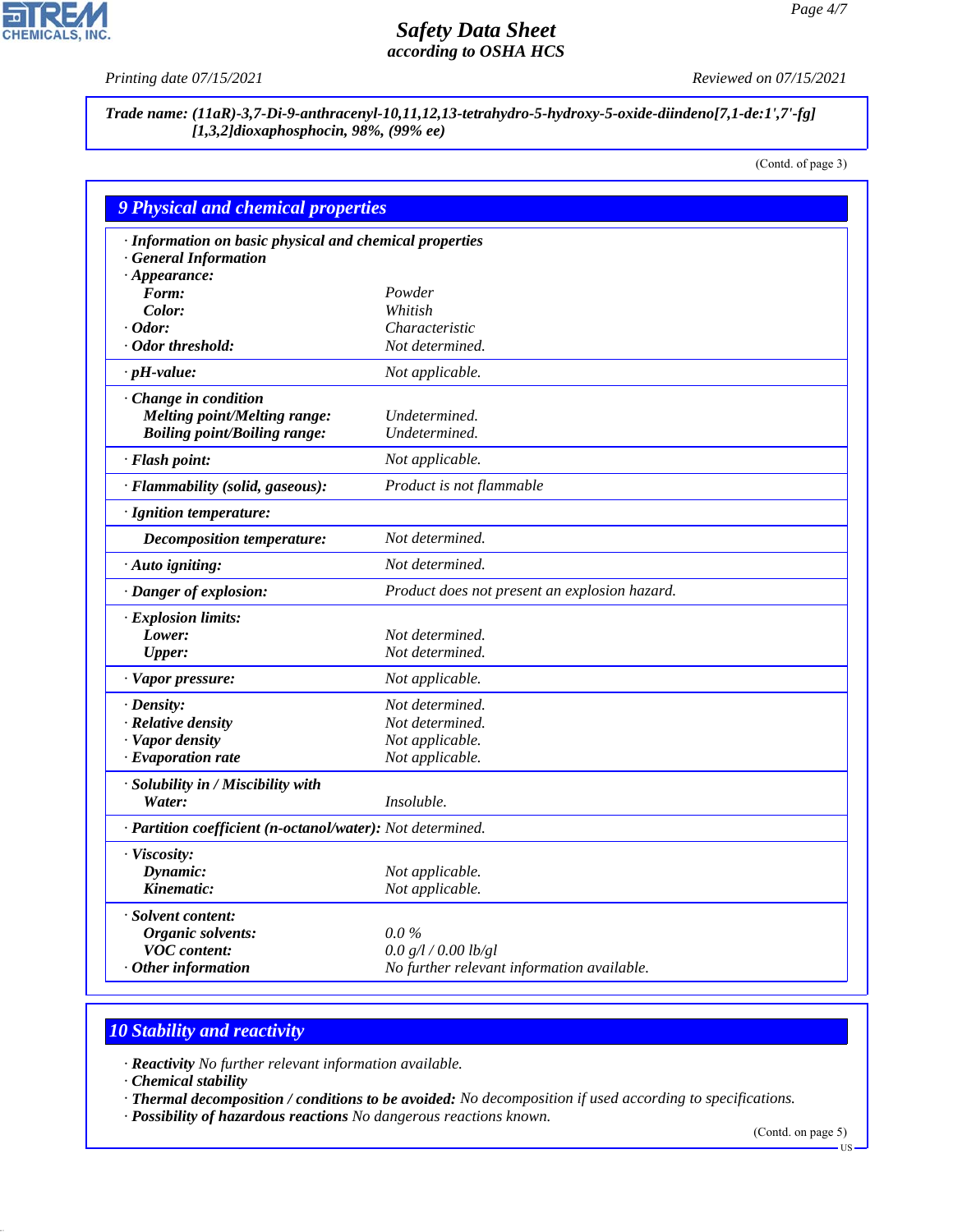

*Trade name: (11aR)-3,7-Di-9-anthracenyl-10,11,12,13-tetrahydro-5-hydroxy-5-oxide-diindeno[7,1-de:1',7'-fg] [1,3,2]dioxaphosphocin, 98%, (99% ee)*

(Contd. of page 4)

- *· Conditions to avoid No further relevant information available.*
- *· Incompatible materials: No further relevant information available.*
- *· Hazardous decomposition products: No dangerous decomposition products known.*

#### *11 Toxicological information*

- *· Information on toxicological effects*
- *· Acute toxicity:*
- *· Primary irritant effect:*
- *· on the skin: No irritant effect.*
- *· on the eye: No irritating effect.*
- *· Sensitization: No sensitizing effects known.*
- *· Additional toxicological information:*

*When used and handled according to specifications, the product does not have any harmful effects according to our experience and the information provided to us. The substance is not subject to classification.*

*· Carcinogenic categories*

*· IARC (International Agency for Research on Cancer)*

*Substance is not listed.*

*· NTP (National Toxicology Program)*

*Substance is not listed.*

*· OSHA-Ca (Occupational Safety & Health Administration)*

*Substance is not listed.*

### *12 Ecological information*

- *· Toxicity*
- *· Aquatic toxicity: No further relevant information available.*
- *· Persistence and degradability No further relevant information available.*
- *· Behavior in environmental systems:*
- *· Bioaccumulative potential No further relevant information available.*
- *· Mobility in soil No further relevant information available.*
- *· Additional ecological information:*
- *· General notes:*
- *Water hazard class 1 (Self-assessment): slightly hazardous for water*

*Do not allow undiluted product or large quantities of it to reach ground water, water course or sewage system. · Results of PBT and vPvB assessment*

- *· PBT: Not applicable.*
- *· vPvB: Not applicable.*
- *· Other adverse effects No further relevant information available.*

#### *13 Disposal considerations*

*· Waste treatment methods*

44.1.1

*· Recommendation: Disposal must be made according to official regulations.*

(Contd. on page 6)

US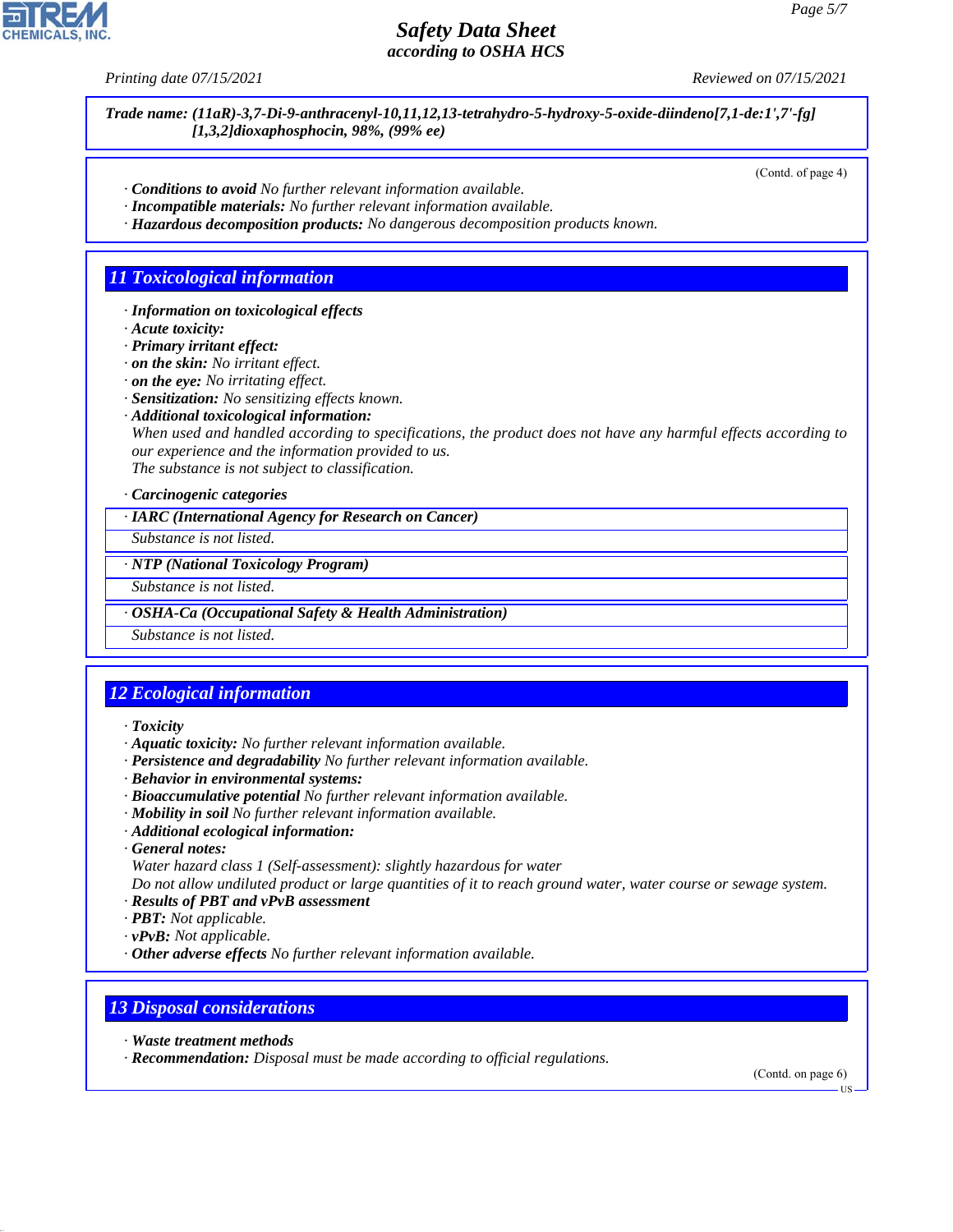*Printing date 07/15/2021 Reviewed on 07/15/2021*

*Trade name: (11aR)-3,7-Di-9-anthracenyl-10,11,12,13-tetrahydro-5-hydroxy-5-oxide-diindeno[7,1-de:1',7'-fg] [1,3,2]dioxaphosphocin, 98%, (99% ee)*

(Contd. of page 5)

*· Uncleaned packagings:*

*· Recommendation: Disposal must be made according to official regulations.*

| $\cdot$ UN-Number<br>· DOT, ADN, IMDG, IATA               | not regulated   |  |
|-----------------------------------------------------------|-----------------|--|
| $\cdot$ UN proper shipping name<br>· DOT, ADN, IMDG, IATA | not regulated   |  |
| · Transport hazard class(es)                              |                 |  |
| · DOT, ADN, IMDG, IATA                                    |                 |  |
| · Class                                                   | not regulated   |  |
| · Packing group                                           |                 |  |
| · DOT, IMDG, IATA                                         | not regulated   |  |
| · Environmental hazards:                                  | Not applicable. |  |
| Special precautions for user                              | Not applicable. |  |
| · Transport in bulk according to Annex II of              |                 |  |
| <b>MARPOL73/78 and the IBC Code</b>                       | Not applicable. |  |
| · UN "Model Regulation":                                  | not regulated   |  |

#### *15 Regulatory information*

*· Safety, health and environmental regulations/legislation specific for the substance or mixture · Sara*

*· Section 355 (extremely hazardous substances):*

*Substance is not listed.*

*· Section 313 (Specific toxic chemical listings):*

*Substance is not listed.*

*· TSCA (Toxic Substances Control Act):*

*Substance is not listed.*

*· Proposition 65*

*· Chemicals known to cause cancer:*

*Substance is not listed.*

*· Chemicals known to cause reproductive toxicity for females:*

*Substance is not listed.*

*· Chemicals known to cause reproductive toxicity for males:*

*Substance is not listed.*

*· Chemicals known to cause developmental toxicity:*

*Substance is not listed.*

44.1.1

(Contd. on page 7)



US